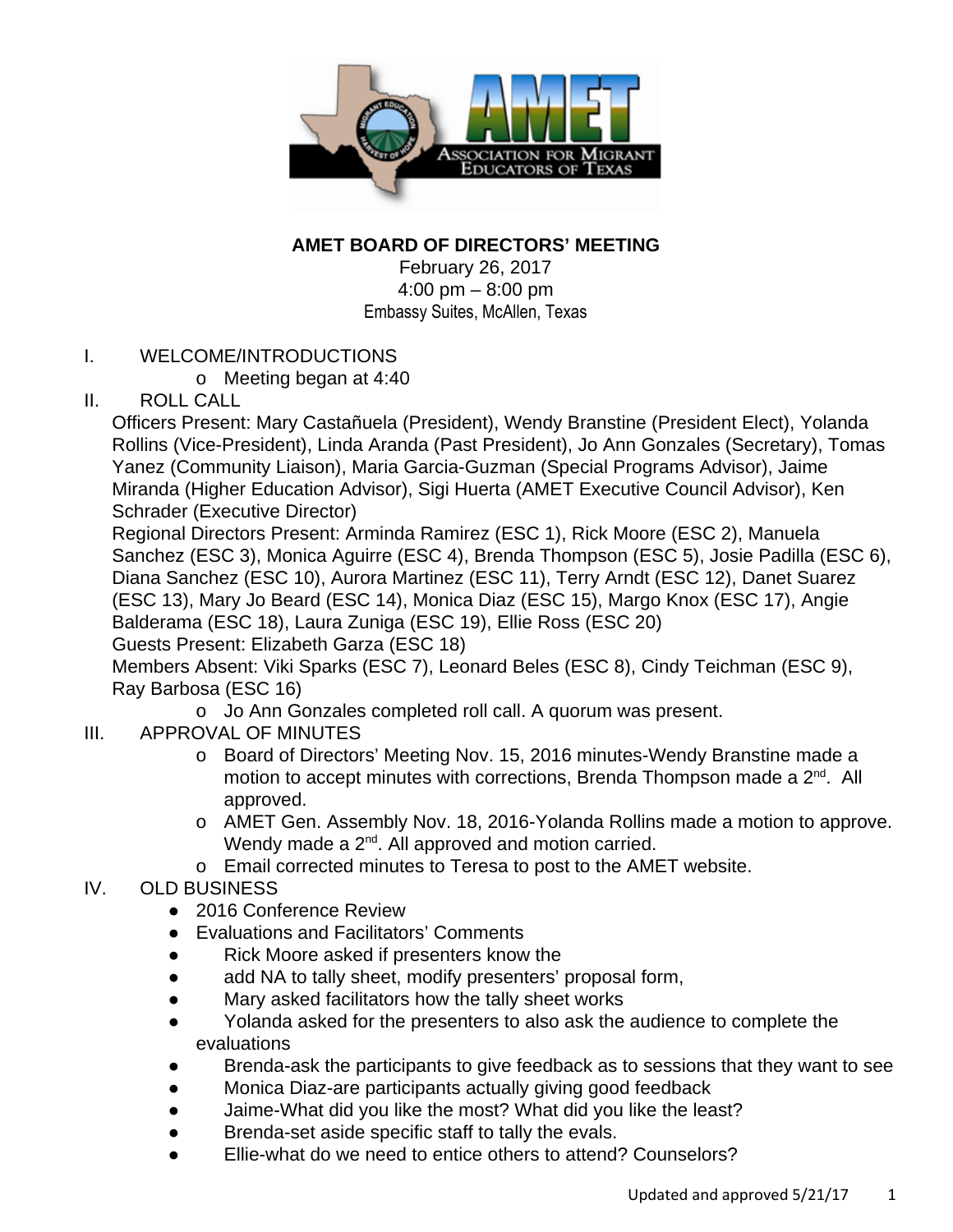- Yolanda-ask Teresa to put out a survey of what the group would like to see ?
- Linda-general survey for certificate may have this
- Mary-send out survey to Reg. Dir. To send out to migrant district staff & other administrators, & counselors
- Jo Ann-Teresa can send out a Google Survey
- Elizabeth-more handouts, app with handouts,
- Mary-app did not work at NABE, Jo Ann-participants may spend time with downloading app or handouts
- Mary-numbers will stay at limit for room;
- Angie B.-other programs invited to present
- Mary-in agreement with bringing in sped presenters
- Jo Ann-Programs presented, we had best year
- Mary Jo-submit electronically, google doc, google form to tally results, tally by session #
- Mary-breakout sessions length-1 hour is good
- Jo Ann-concern over session over crowding, flow of traffic
- AMET Regional Meetings and Feedback
- Need for water; McAllen convention center does not allow outside drinks in the building, must use their water & purchase in the conv. Center
- Reg. Dir. Meetings on Thursday were good-Brenda
- Linda-changed name-Membership Meeting-
- Fundraising and Door Prizes
- Mary Jo-50/50 drawing
- Linda-scholarships and amounts
- Maria-letter for donors
- Linda-HEB, Kiwanis and others to give toward scholarships
- Ken-timelines were addressed
- Other Items
- Tomas-communication to those who are registering for AMET conference but do not attend; Ken-keeping them honest to follow through, lunch or food reservations; Mary-spoke about advertising & communication to follow through & keep members in attendance if they register
- Aurora-Honorariums –Mary charged Aurora to put together a list of potential honorarium sponsors (included Laura-ESC 11)
- Jo Ann-Scholarship to entice different areas of talent
- art scholarship to be used on the AMET program-migrant.net-scholarships-Barrion Fragos Thorn-art scholarship
- Mary-calendar with artwork
- V. NEW BUSINESS
	- 2017 General Budget Review and Approval
	- Ken-gave an overview of the budget
	- Yolanda made motion, Mary Jo made 2<sup>nd</sup>; all approved, motion carried
	- 2017 budget approved
	- President-Elect's Position
	- Wendy B has taken this position
	- Vice-President's Position
	- Yolanda R. has been appointed by the President & Ex. Council
	- Leaves a vacancy in Treasurer as Yolanda resigned-term ends in November with election in November; will need to attend planning meetings, approval from supervisor, Tomas read the duties as listed in the by-laws, Mary gave additional